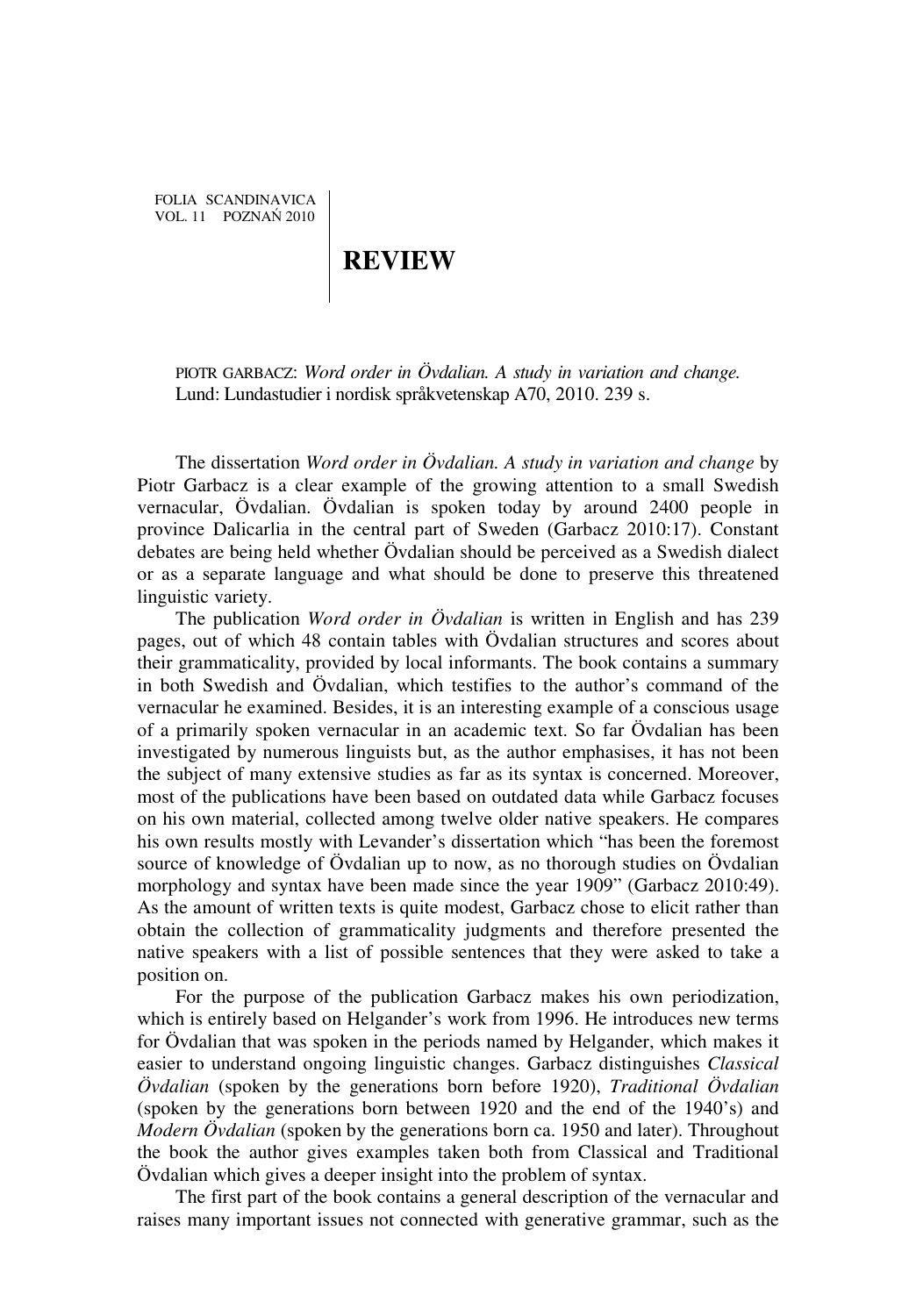history of Övdalian, its periodization, structure and the position it holds today. As the subject of the publication is mainly Övdalian syntax, Garbacz explains these questions rather cursorily. Still the description is precise enough to comprehend the specific of this Swedish vernacular. In *Introduction* Garbacz writes that "[t]he entire population of Övdalian speakers is estimated to be around 2400 people, 1700 of whom live in Älvdalen" (Garbacz 2010:17). I would specify here that the numbers apply exclusively to Älvdalen parish, since the name *Älvdalen* might as well be understood as the whole municipality which consists of three parishes: Älvdalen, Särna and Idre, whereas Övdalian is spoken only in Älvdalen parish.

In the second chapter Garbacz presents works that support the idea of regarding Övdalian as a separate language. Nevertheless, the author stresses too strongly that the only criterion which is taken into account while classifying a dialect as a language, which is not met by Övdalian, is the lack of official contexts in which one can use it. However, since the aim of the work is not to decide whether Övdalian should be treated as a language or as a dialect these conclusions can be accepted in the presented form. Finally, this chapter contains an overview of the most important works on Övdalian morphology and syntax.

In the fourth chapter the author analyses word order properties of Traditional Övdalian and divides them in four groups: properties that are in common with other Scandinavian languages, properties that are in common with Mainland Scandinavian languages, with Insular Scandinavian languages and finally properties that are specific for Övdalian. This division gives a better insight in how unique and complex the vernacular is.

The second part of the publication treats Övdalian syntax from generative grammarians' perspective. Having provided a part with general description of the vernacular the author discusses Övdalian clause structure and finally analyses more deeply two syntactic features:  $V^0$ -to- $I^0$  movement (the feature that is undergoing a change in the language of the older speakers) and stylistic fronting (the feature that has already disappeared from Traditional Övdalian). The content of the second part might be nevertheless quite vague for non-generative grammarians. The book contains many examples of unique syntactic Övdalian features which could have been compared with other Scandinavian languages for better understanding of structures. All of them are translated into English so that the reader does not have to be familiar with Övdalian to understand the examples.

The dissertation *Issues in Övdalian syntax* by Piotr Garbacz, despite some minor shortcomings, has managed to fill the gap in the works on Övdalian syntax. It gives essential information as far as Övdalian in general and Övdalian syntax are concerned. One of the conclusions drawn by the author is that the majority of old Övdalian syntactic constructions has already disappeared or is going to disappear in the future whereas innovations are still visible. Garbacz questions the morphology-driven syntax approach, which would be maybe more natural to take when languages with rich case system are analysed and he chooses the parametric approach instead. Nonetheless, Garbacz concludes that his alternative explanation of the changes in Övdalian has not given fully satisfying answers either and we need "a refinement of our notion of parametric syntax" (Garbacz 2010:169).